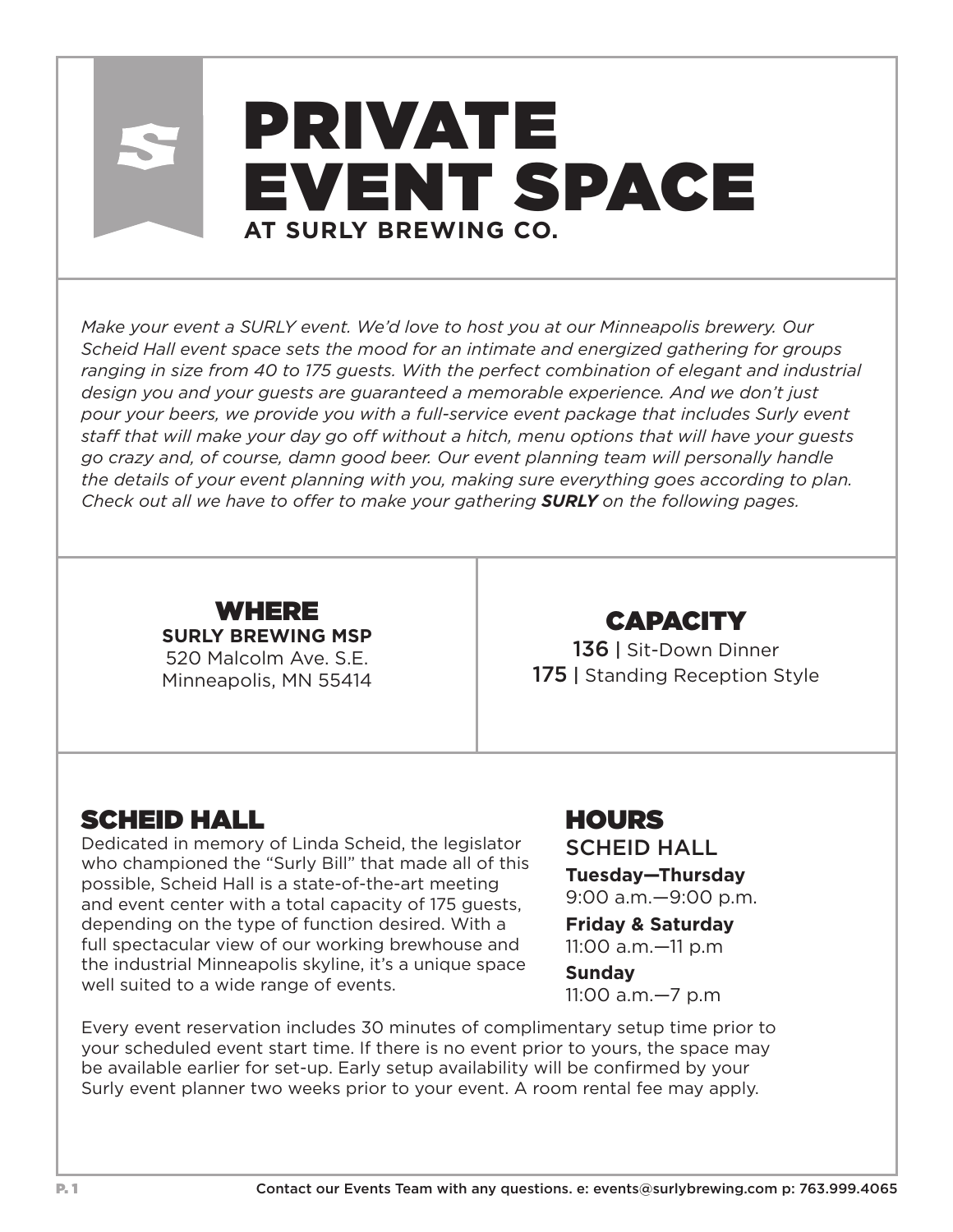# FOOD & BEVERAGE MINIMUMS

Surly Brewing Company does not require a meeting room rental, rather when booking a private event you must meet the contracted food and beverage minimum. Should the food and beverage minimum not be reached during your event, a room fee will be added to the final bill to reach the food and beverage minimum. Your Surly event planner will provide you with the food & beverage minimum that coincides with your reservation.

| <b>SCHEID HALL DAY FOOD &amp; BEVERAGE MINIMUM</b>                                                     | <b>SCHEID HALL NIGHT FOOD &amp; BEVERAGE MINIMUM</b>                                                  |
|--------------------------------------------------------------------------------------------------------|-------------------------------------------------------------------------------------------------------|
| <b>TUESDAY-THURSDAY</b>                                                                                | <b>TUESDAY-THURSDAY</b>                                                                               |
| <b>AVAILABLE TIMES</b><br><b>MINIMUMS</b><br><b>Starting at \$2,500.00</b><br>$9:00$ a.m. $-4:00$ p.m. | <b>AVAILABLE TIMES</b><br><b>MINIMUMS</b><br><b>Starting at \$4,000.00</b><br>4:00 p.m. - 9:00 p.m.   |
| <b>FRIDAY &amp; SATURDAY</b>                                                                           | <b>FRIDAY &amp; SATURDAY</b>                                                                          |
| <b>AVAILABLE TIMES</b><br><b>MINIMUMS</b><br>11:00 a.m. - 4:00 p.m.<br><b>Starting at \$2,500.00</b>   | <b>AVAILABLE TIMES</b><br><b>MINIMUMS</b><br>4:00 p.m. $-11:00$ p.m.<br><b>Starting at \$6,000.00</b> |
| <b>SUNDAY</b>                                                                                          | <b>SUNDAY</b>                                                                                         |
| <b>MINIMUMS</b><br><b>AVAILABLE TIMES</b><br><b>Starting at \$2,500.00</b><br>11:00 a.m. - 4:00 p.m.   | <b>MINIMUMS</b><br><b>AVAILABLE TIMES</b><br>4:00 p.m. - 7:00 p.m.<br><b>Starting at \$3,500.00</b>   |

Reservation start times are flexible based on availability. Check with your Surly event planner for availability options on your preferred date. Surly Brewing Company Event Center does not reserve event dates further out than 18 months from your event date.

Space buyouts of Scheid Hall extending longer than 8 hours require you to meet the full day's total food and beverage minimum plus an additional \$500.00 rental fee.

# NON-PROFIT TUESDAYS

In partnership with our Surly Gives A Damn program, the Surly Brewing Company Event Center has made Tuesdays nights at Surly Non-Profit Tuesdays. Qualified 501c3 groups are invited to utilize the event center to help advance their mission. There is no required food & beverage minimum for these groups, and all event fees for linens, AV, room rental, security, etc. are waived.

A non-refundable \$300.00 deposit is required to secure your non-profit Tuesday reservation.

Qualified groups are limited to utilizing one non-profit Tuesday per year, but may reserve alternate dates at the prevailing food and beverage minimum. Groups may not book their non-profit Tuesday date more than six months out from their event date. Sponsorships must be centered on a local or regional program or event. You must provide your 501c3 letter at time of booking to receive the promotion benefits.

Groups interested in utilizing the Non-Profit Tuesday promotion must qualify using the following SGAD qualification guidelines:

#### **WHO WE WILL CONSIDER SPONSORING (but not limited to):**

Arts & culture programs/events, community service organizations, environment focused programs/events, community programs/events, fundraising dinners, beer events.

#### **WHO WE WON'T CONSIDER SPONSORING:**

Political organizations/campaigns, Individuals and private fundraisers, religious activities, children's groups/events, athletes/recreational teams.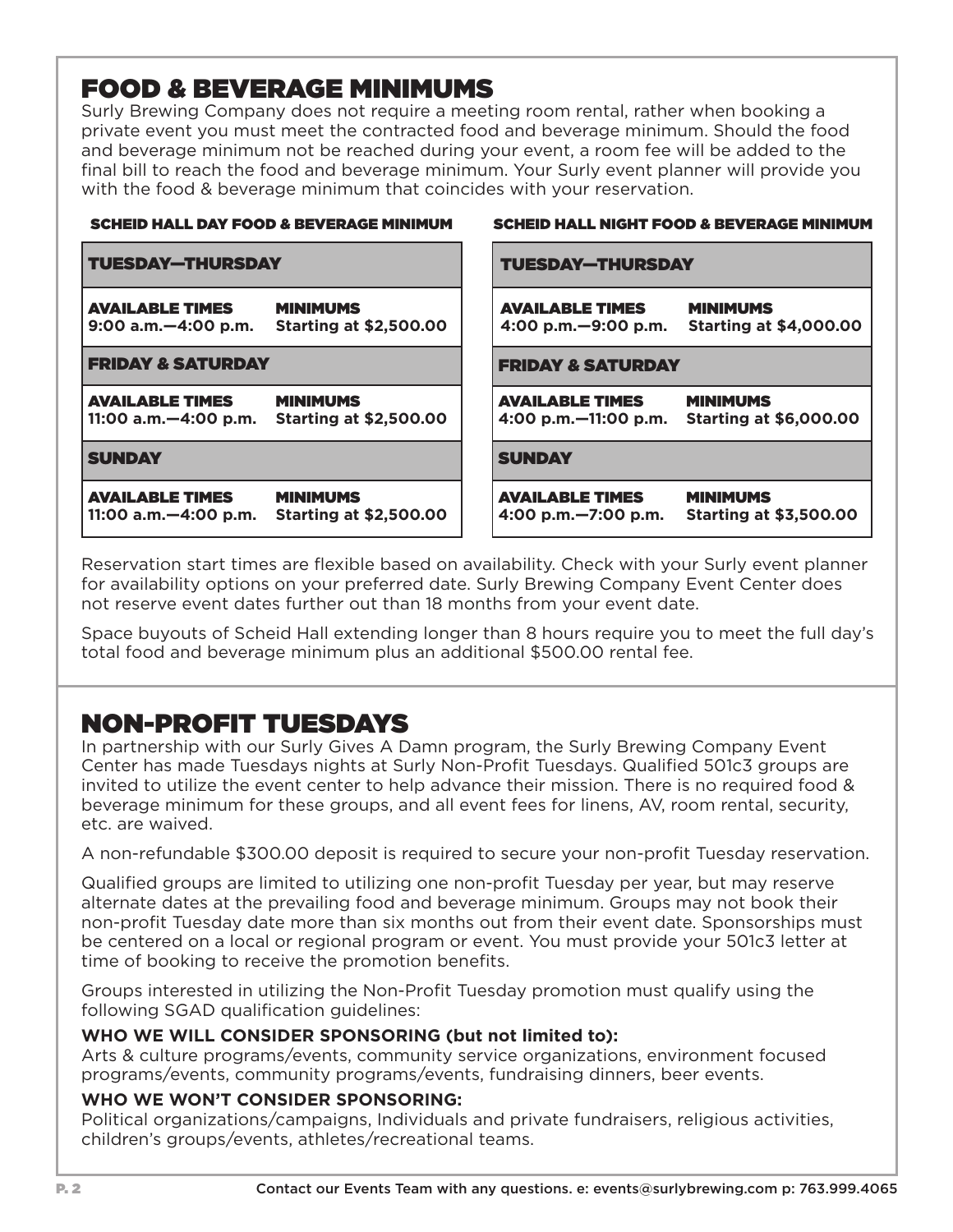# EVENT PACKAGE ADD ON'S

We've taken care of the space, the food, and of course – the beer. Now let us round out the rest of your event needs and make your get together a little more Surly.

#### LINENS AND DÉCOR PACKAGE: \$250

Includes your choice of table linen colors (black, white, ivory), as well as a colored napkin color, table runner options, votive candles and holders.

#### AUDIO VISUAL EQUIPMENT: \$350

Scheid Hall is equipped with a state-of-the-art A/V setup.

The Scheid Hall AV setup includes the following:

- HD Projector with 130" screen
- Presentation Podium with Touch Screen System Control, Microsoft Windows computer with MS Office, and Blu-ray/DVD player
- 2 Wireless Microphones (1 Handheld, 1 Lavaliere)
- In-Ceiling Amplified Speaker System
- VGA, HDMI, and Mini Display Port Inputs with Audio
- Wi-Fi Access
- Multi-Colored LED Uplights
- AV Tech On-site

#### BREWERY TOURS

You're here for the food and the beer, so let's show your guests where it all came from! Though we cannot fully allow guests within this brewery at this time. We have a great alternative to offer your guests.

#### BIRD'S EYE VIEW TOUR:

Scheid Hall's floor to ceiling windows overlook our state-of-the-art brew house, providing the perfect back drop for hearing the Surly Story. Let one of our tour guides add some Surly to your program and share the history of Surly and the process behind our product with your group while they enjoy a beer with us and have a chance to ask their own Surly questions. Presentation lasts approximately 30 minutes.

COST: \$200.00

### MENU & BEVERAGE SELECTIONS

Check out our current event menu for seasonal selections Chef and his team are offering. We'd love to start putting together your menu ideas sooner rather than later. Your event planner will work with you directly to plan your menu for the evening. Allergies and certain dietary restrictions can be accommodated. Currently plated options are not available at this time.

To ensure your event's success we'd like to have your menu and event details outlined in your final event order two weeks out from your event. Your guaranteed guest count, and menu counts if applicable, are due (5) business days prior to your event. If guaranteed guest count is not received, the guest count given at the time of booking will be used. Your signed final event order agreeing to your menu is due at this time as well. We will make every effort to accommodate any last minute increase in guest counts. Decreases in guest count are not allowed within five (5) business days of the event.

Additional food may be ordered during your event, a 10% current menu price increase will apply. Menu items available for reorder will be provided by Chef the day of the event. Menu pricing on food and beverage is guaranteed 60 days prior to your event.

Menu items subject to change based upon availability, supply, and demand.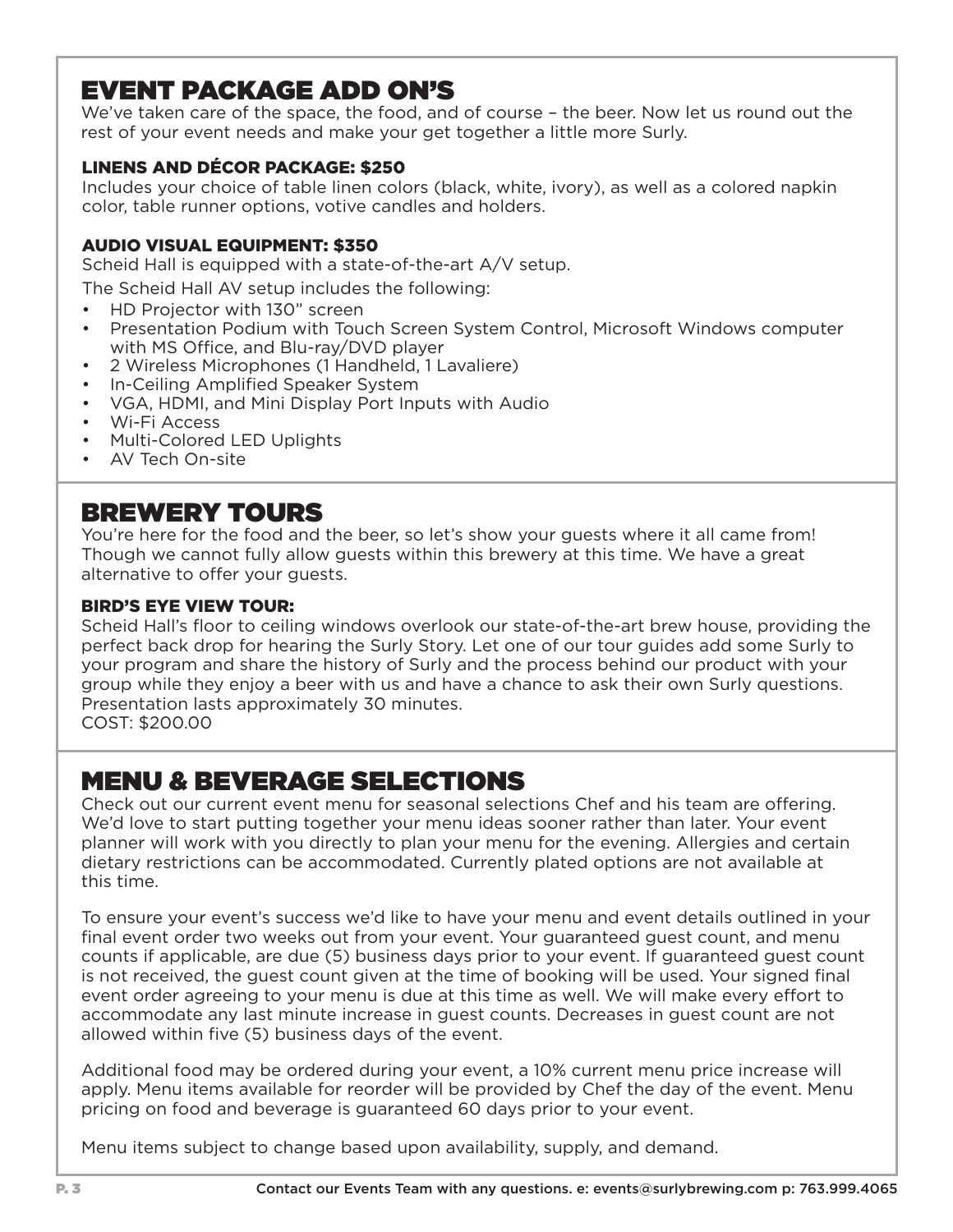## FOOD & BEER POLICIES

Surly's event center is in our brewery, and due to the Minnesota State Tap Room law we can only serve our own beer. Our really, really good beer. We also provide our guests with an assortment of soft drinks available for purchase. You may not bring wine, spirits, or any other kind of beverage into your event. Absolutely no flasks, wine bottles or any kind of spirits/ alcohol may be brought into the building. If outside alcohol is discovered in the possession of a guest, the contents will be disposed of.

All food is made in-house and must be consumed in-house. With the exception of specialty cakes and desserts, no outside food or beverage is allowed. In accordance with the State of Minnesota health codes, no food or beverage can be packed up for takeout. All buffets must be taken down after three (3) hours for food safety.

### DESSERT

We have a talented pastry team staffed to provide our guests with the best dessert in town. If you have a bakery you would prefer to use, you may do so. Desserts brought in from an outside source will be subject to a \$4.50 per person serving fee. Our award-winning pastry team will be happy to speak with your regarding your specific dessert needs. At the end of your event, any cakes or cupcakes that have not been cut or served to the group may be boxed up and taken home with you.

#### PREFERRED VENDORS

Surly Brewing Company allows outside vendors (DJs, florists, up lighting designers, decorators, etc.) of your choice. We also have awesome event partners that we'd love to introduce you to. Your event planner would love to help you get the conversation started!

# STUFF YOU CAN'T DO

Your own centerpieces and decorations may be brought in as long as they do not conflict with the following. You may not affix anything to the walls, floors, or ceilings, unless a pre-approved vendor does it. ABSOLUTELY no glitter, glitter balloons, confetti, feather boas, flower petals, ceiling draping, nails (the kind you hammer), duct tape, adhesive back strips (command strips), thumbtacks, or flames (candles, torches, etc.). Use of any of these items, or damage caused to Surly property may result in a damage fee.

# NOISE

Here at Surly we love a good time. And we want you and your guests to have a good time! But we need to make sure our guests in the restaurant, beer hall, and beer garden have a good time too. Bands, DJs, and other forms of live entertainment are welcome in the event center but must be approved by your event planner first.

Live bands and DJs must provide their own equipment and staging. They cannot plug into our in-house sound system. A sound check will also be required prior to your event to ensure noise isn't bleeding into the public spaces outside of Scheid Hall. Should your entertainment be asked to turn down their volume during the event, they must do so immediately. If group does not take action after two requests, we will pull the plug on your party. Please ensure you communicate this with your entertainment, they are your responsibility.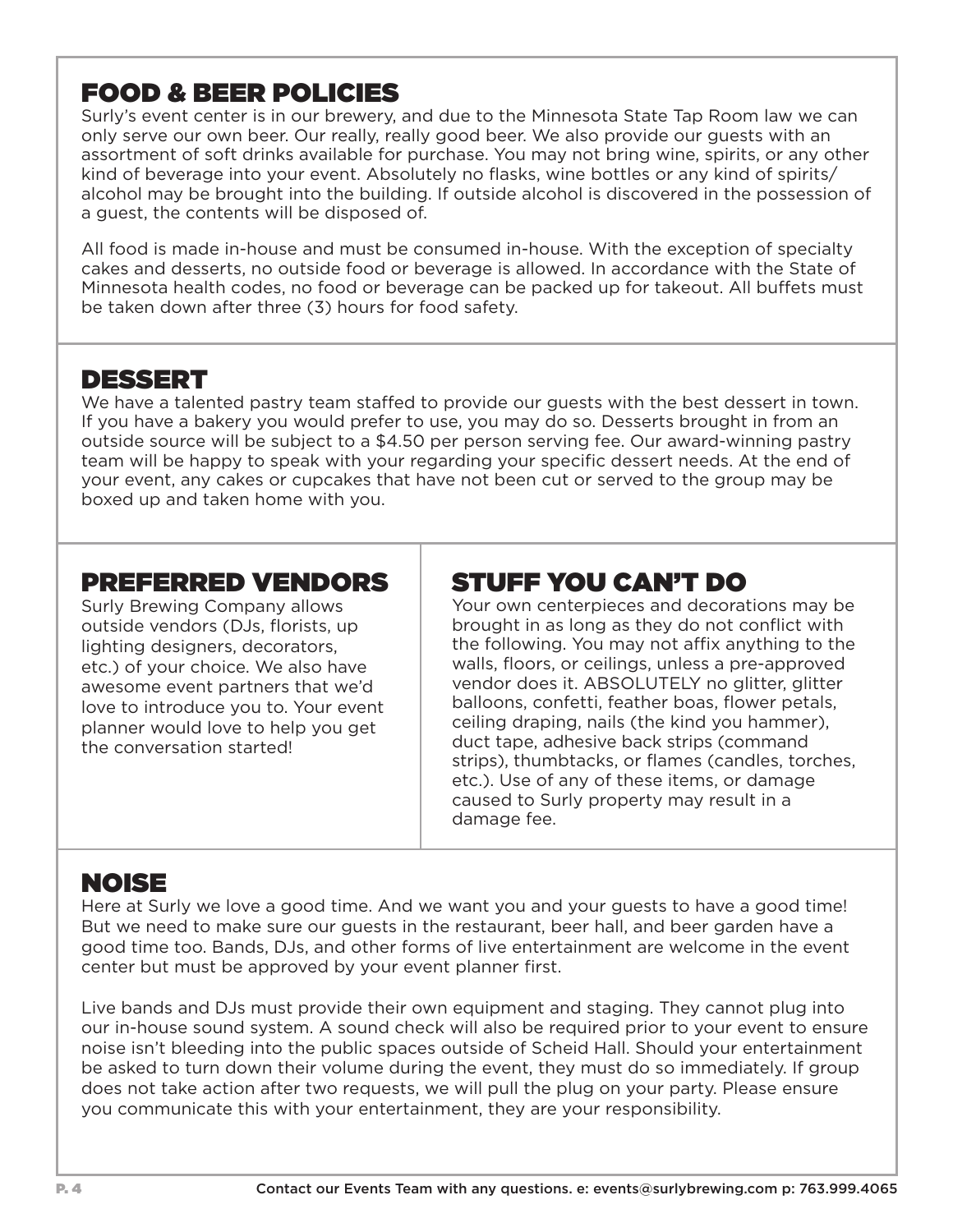### FESTIVAL FIELD

We like to keep things rocking at our Minneapolis brewery and make sure all our guests have a great time. From the beer garden to brewhouse, an exciting and energetic atmosphere awaits you. During the nice season we like to throw even bigger parties in our Festival Field space, which can make for a lot of people on site. Depending on timing, we may not know if we'll have anything planned in Festival Field on the day of your event when you book with us.

Should your event date align with one of our Festival Field events you can rest assured our event spaces are protected from noise, the crowds, and any unwanted party guests. Your event planner will work with you to navigate every detail to perfection, you won't even notice what else is happening. Additional security will be provided for your event at no cost, and complimentary valet parking will be provided to you and all your guests. We'll even throw in a couple of tickets to the next Festival Field show so you can come back and enjoy one yourself!

### SURLY BREWING LOGO USAGE & BRAND GUIDELINES

The Surly Brewing logo represents our identity and is our most valuable piece of intellectual property. Individuals or businesses using our logo without expressed permission can unknowingly put the Surly brand in jeopardy. Unauthorized use of the Surly logo can give the impression we publicly favor, support and/or endorse an organizations' product, service and/or philosophy. In some situations, it can even imply legal liability. As a result, we're very protective with its use.

As a client of Surly Brewing's Scheid Hall Event Center, we require that you acknowledge and adhere to the following brand guidelines:

- I understand I have permission to use Surly Brewing's name in direct reference to the physical location where my event is being held.  *Example: Sparky Abrasives 15th Annual Awards Banquet hosted at Surly Brewing's Scheid Hall Event Center*
- I understand I may not use Surly's name, logo, or likeness to promote my event in any visual or descriptive manner beyond listing, announcing, mentioning or tagging Surly as my event's venue location.
- I understand I may not use any language such as 'partners', 'sponsors', 'welcomes', 'hosts', 'supports', or any other phrasing that implies Surly Brewing is affiliated with my event beyond the venue location.
- I understand that Surly does not advertise, partner, promote or co-host events on social media platforms such as Facebook, EventBrite, etc.
- I understand that Surly reserves the right to grant permission for logo usage on a caseby-case basis. I understand that using the Surly logo without permission or authorization is in breach of my event contract and could be considered grounds for terminating my event.

### **SECURITY**

Surly requires security to be present in the building seven days a week. If you'd like a security guard designated to your event we'd be happy to provide you one. The cost for additional security is \$40.00 per hour.